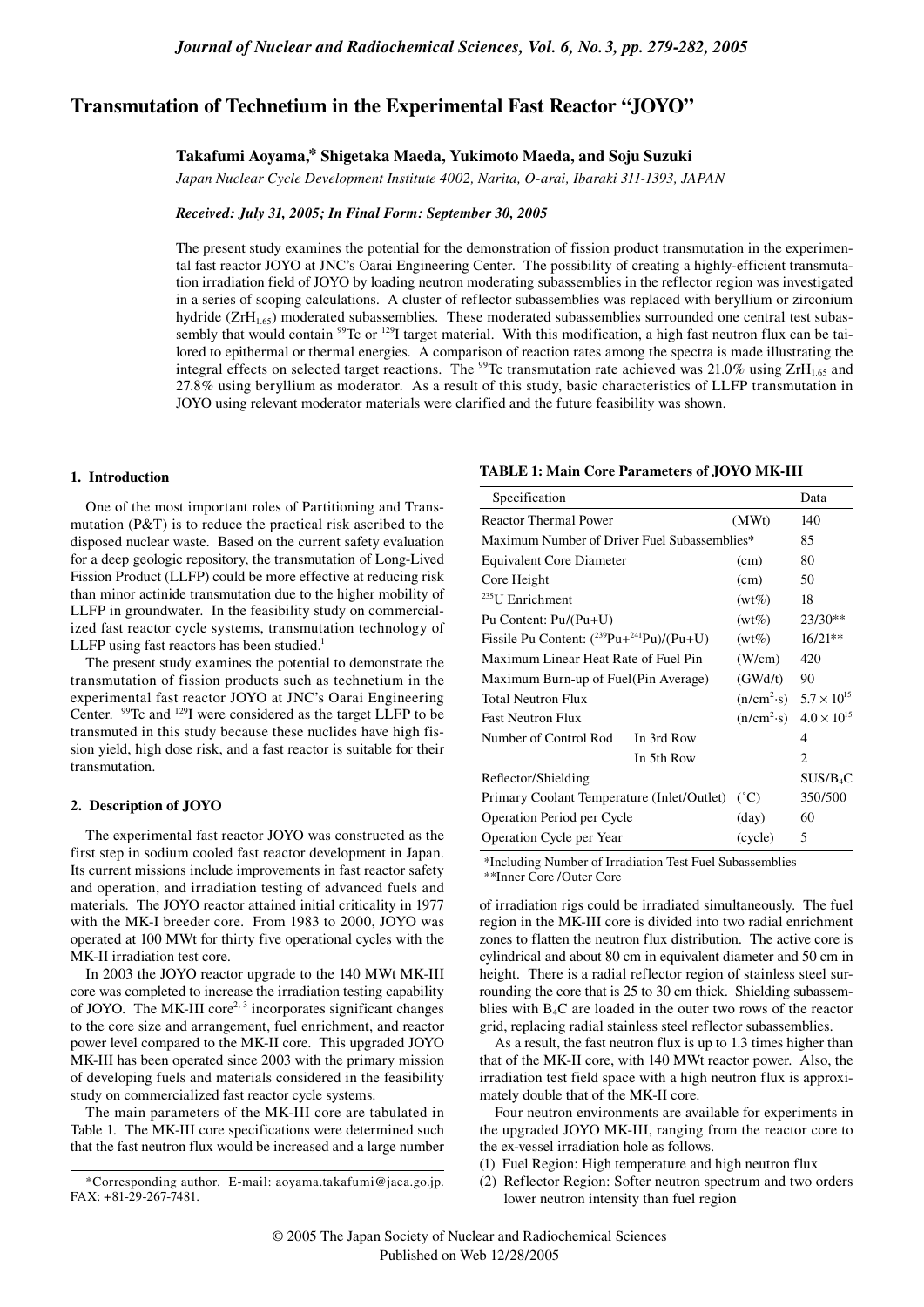

Figure 1. Target locations in JOYO core (1/3rd core model).

- (3) Upper Core Region: Higher temperature and softer neutron spectrum than reflector region
- (4) Ex-vessel Region: Lower energy neutron dominated

In the fuel region, the total flux is  $3 \text{ to } 5 \times 10^{15} \text{ n/cm}^2$  s and the spectrum index ( $\phi_{E>0.1\text{MeV}}/\phi_{\text{total}}$ ) is approximately 0.6 to 0.7. In the ex-vessel irradiation hole, the total neutron flux magnitude is about  $10^{12}$  and the spectrum index is on the order of 0.01.

#### **3. Neutron Flux Tailoring**

**3.1. Neutron Moderator and Target Subassembly.** The possibility of creating a highly-efficient transmutation irradiation field by loading neutron moderating subassemblies in the reflector region was investigated in a series of scoping calculations.

Figure 1 shows a layout of the JOYO core for this study, where a cluster of reflector subassemblies was replaced with new moderator and target subassemblies. Many materials were considered for use as a fast reactor neutron moderator, including hydride materials,  $B_4C$  enriched in  $^{11}B$ , graphite, and beryllium (Be).

Among hydride materials, the investigation indicated that  $ZrH<sub>1.65</sub>$  is the most promising candidate from the view point of temperature resistance and small neutron capture cross section.<sup>1</sup> However, hydride materials have the problem of dissociation of hydrogen, so further investigation is required.

On the other hand, beryllium has better transmutation performance than  ${}^{11}B_4C$  and we have experience using beryllium in JOYO as a neutron source material by means of the Be  $(γ, n)$ reaction. Beryllium metal or zirconium hydride  $(ZrH<sub>1.65</sub>)$  were preliminary selected for the moderator.

Six of the row 7, 8 and 9 reflector subassemblies were replaced with beryllium or  $ZrH<sub>1.65</sub>$  moderated subassemblies. The structure of a moderator subassembly is similar to the other core components. The wrapper tube is made of stainless steel (SUS). The moderator fraction ratio (moderator/(moderator + sodium + SUS)) was varied in the range from 0% to 100%. The moderator subassemblies surrounded one test subassembly that would contain <sup>99</sup>Tc or <sup>129</sup>I target material. As the purpose of this study was to investigate neutronic feasibility of the LLFP transmutation, the form of the target material was not considered.

This core configuration was based on the fact that the volume of a single subassembly is not large enough to contain sufficient moderator material. Therefore, the concept of separating moderator and target subassembly has a clear advantage for the irradiation tests. The radial reflector between the driver fuel and the moderator subassemblies works as a thermal neutron buffer that splits the thermal neutron region of the moderator



**Figure 2.** <sup>99</sup>Tc transmutation rate as a function of moderator fraction.



**Figure 3.** Neutron flux change as a function of moderator fraction.

subassemblies from the fast neutron region of the nearby driver fuel subassemblies. This avoids the thermal spike that may occur near the boundary between extremely different neutron spectrum regions.

**3.2 Analysis Method.** The neutron flux distribution in the core was calculated in 70 energy groups using the three-dimensional diffusion code CITATION<sup>4</sup> in this study. The geometric models used homogeneous representations for all the core component subassemblies. The JFS-3-J3.2R cross section set based on the JENDL-3.2 library<sup>5</sup> was used for the neutron spectrum and transmutation calculation. The absolute value of the neutron flux was determined from the heat balance at the 140 MWt full power condition.

The ORIGEN2 code<sup>6</sup> was used to provide transmutation rates and one group cross sections were collapsed using the calculated 70 group neutron spectrum and the JFS-3-J3.2R cross sections without considering neutron self shielding effects. Five operational cycles per year were assumed in the ORIGEN2 calculation, where each cycle runs 60 effective full power days. The change of neutron flux distribution associated with fuel burn-up and core arrangement change due to refueling is not considered here, however it does not affect the major transmutation characteristics.

## **4. Results**

**4.1. Moderator Composition.** Figure 2 shows the calculated results for the 99Tc transmutation rate. This could be increased by increasing the moderator fraction of beryllium due to the large resonance in the <sup>99</sup>Tc (n, γ) cross section around 6 eV. When  $ZrH<sub>1.65</sub>$  is used for the moderator, however, the transmutation rate has a peak at about 30% fraction caused by a cancellation between the capture reaction increase due to neutron moderation and the neutron shielding effect, as shown in Figure 3.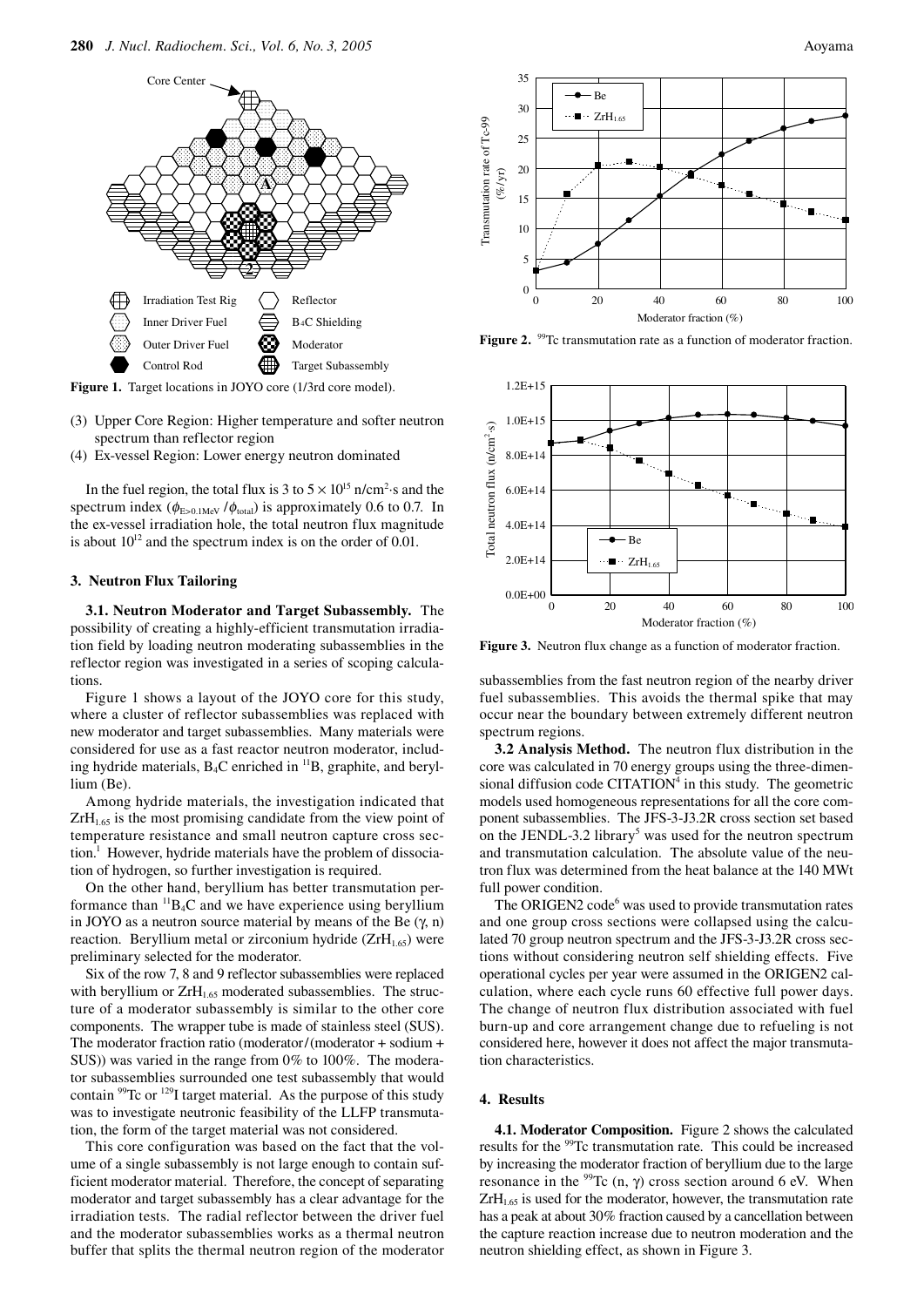

Figure 4. <sup>129</sup>I transmutation rate as a function of moderator fraction.



**Figure 5.** Cross section view of moderator subassemblies.

For irradiating 129I targets, the transmutation rate showed the same tendency as  $99$ Tc. However, using ZrH<sub>1.65</sub> moderator indicated a peak at around 60% fraction as shown in Figure 4. This is due to the different neutron energy sensitivity to the capture cross section between  $^{99}$ Tc and  $^{129}$ I. Higher  $^{129}$ I transmutation could be achieved with a softer neutron spectrum than <sup>99</sup>Tc.

The cross section views of the subassemblies with the optimized moderator fraction are illustrated in Figure 5. Table 2 shows the main design parameters of the moderator subassemblies. The one structure with a fraction under 60% is similar to the  $B_4C$  shielding subassembly and the other fraction of 90% is similar to the outer radial stainless steel reflector. Both  $B_4C$ shielding subassembly and outer radial reflector are routinely fabricated for use in JOYO.

### **TABLE 2: Moderator Subassembly Parameters**

| Subassembly length                       | 2970 mm             |              |
|------------------------------------------|---------------------|--------------|
| Moderator stack length                   | $650 \,\mathrm{mm}$ |              |
| Moderator                                | Be                  | $ZrH_{1,65}$ |
| Number of element                        | 1                   |              |
| Fraction ratio of the moderator material | 90%                 | 30,60%       |

**4.2. Neutron Spectrum and LLFP Transmutation rate.**  Figure 6 shows the 70 group neutron spectrum and flux values in the target subassembly. The spectra averaged over the 5 cm axial height at core mid-plane were shown and compared with those in the driver fuel and radial reflector regions. In these cases, the moderator fractions in the moderator subassemblies were the optimized results above. The neutron flux in four different energy ranges for the range of cases examined is summarized in Table 3. These data show that the installation of the moderator and target subassemblies could tailor the spectrum to epithermal or thermal energies.

Table 4 compares the corresponding transmutation rates at the core mid-plane. The  $^{99}$ Tc transmutation rate was 21.0%



**Figure 6.** Comparison of neutron spectrum in various locations of JOYO.

**TABLE 3: Energy Dependent Neutron Flux**

|                    | Neutron Flux $(n/cm2·s)$ |              |      |                                    |
|--------------------|--------------------------|--------------|------|------------------------------------|
|                    | Total                    | Ratio $(\%)$ |      |                                    |
|                    |                          |              |      | $> 0.1$ MeV $< 1$ keV $< 0.312$ eV |
| Rad. reflector     | $8.71 \times 10^{14}$    | 49.7         | 9.9  | 0.0                                |
| $Be(90\%)$         | $9.95 \times 10^{14}$    | 16.8         | 48.6 | 6.4                                |
| $ZrH_{1,65}$ (30%) | $7.69 \times 10^{14}$    | 24.5         | 51.0 | 18.2                               |
| $ZrH_{1,65}$ (60%) | $5.68 \times 10^{14}$    | 17.8         | 65.7 | 36.8                               |
| Core region        | $5.53 \times 10^{15}$    | 70.6         | 0.4  | 0.0                                |

**TABLE 4: Transmutation Rate at the Core Mid Plane**

|                    | Fractional transmutation rate $(\% / \text{yr})$ |                  |  |
|--------------------|--------------------------------------------------|------------------|--|
|                    | 99Tc                                             | 129 <sub>T</sub> |  |
| Rad. reflector     | 3.0                                              | 1.7              |  |
| $Be(90\%)$         | 27.8                                             | 6.6              |  |
| $ZrH_{1,65}$ (30%) | 21.0                                             | 6.8              |  |
| $ZrH_{1,65}$ (60%) | 17.1                                             | 7.7              |  |
| Core region        | 5.4                                              | 3.4              |  |

using  $ZrH<sub>1.65</sub>$  and 27.8% using beryllium as moderator.

**4.3. Moderator Effect on Core Components.** The effect of adding moderation extends to the neighboring core components of driver fuel and B4C shielding subassemblies. Moderated neutrons leaking from the moderator subassembly can reach and be absorbed in the adjacent fuel pins. This causes fuel pin power to increase since the 239Pu fission cross section is higher at thermal energies than at fast energies.

Figure 7 shows the ratio of  $^{239}$ Pu fission rate in the fuel pins of the driver fuel subassembly shown as "A" in Figure 1 to that of the original radial reflector subassembly. In this calculation, one subassembly was divided into 6 triangular meshes. When using beryllium the fission rate at the mesh nearest the moderator (No. 5) is ~19% higher than the reference value for the reflector case. However, the maximum fission rate is only 7% higher than the original maximum value at mesh No. 2.

Considering the radial fuel power distribution, this is not a problem. The driver fuel subassemblies in the 4th and 5th rows generally have adequate margin to the peak power limits during rated 140 MWt operation. This fuel power increase can be countered by replacing fresh fuel with burned fuel or rotating the fuel subassembly. On the other hand, the fission rates when using ZrH<sub>1.65</sub> moderator were decreased in all meshes due to the large neutron flux depression.

Next, the influence on the  $B_4C$  shielding subassemblies was evaluated and the results are shown in Figure 8. The  ${}^{10}B(n, \alpha)$ reaction rate decreased in all cases due to neutron flux depression.